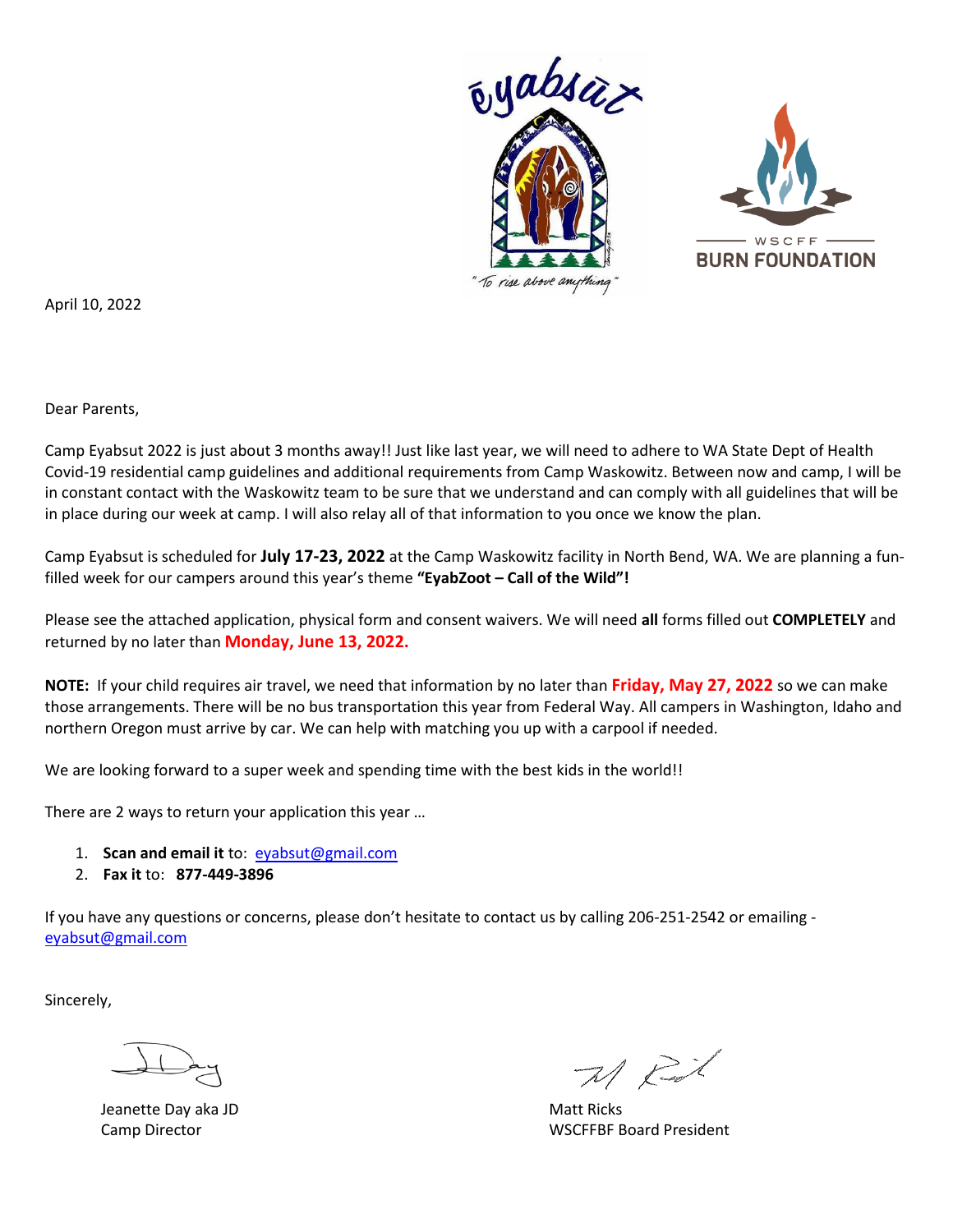To fill out online and return by email:

1. Download the PDF form to your desktop. Open using Acrobat Reader. On the right side of Acrobat, look for "Fill and Sign"



- 2. Fill out the form by putting your cursor into a field, type your info, select next field.
- 3. To sign, a Sign option becomes visible when you are editing the PDF. Click Sign and you will be able to add a Signature and Initials using your mouse to draw them. Once you save those, you can drag them to the appropriate place in the form as needed. If you need help, just ask your kids  $\odot$  or you can call me at 206-251-2542
- 4. Once the form is completely filled out, Save the Form back to your desktop. Open a new email message, upload the PDF and send to eyabsut@gmail.com

To fill out and fax:

- 1. Complete steps 1-3 above
- 2. Once the form is completely filled out, Save the Form back to your desktop. Print a copy and fax to 877- 449-3896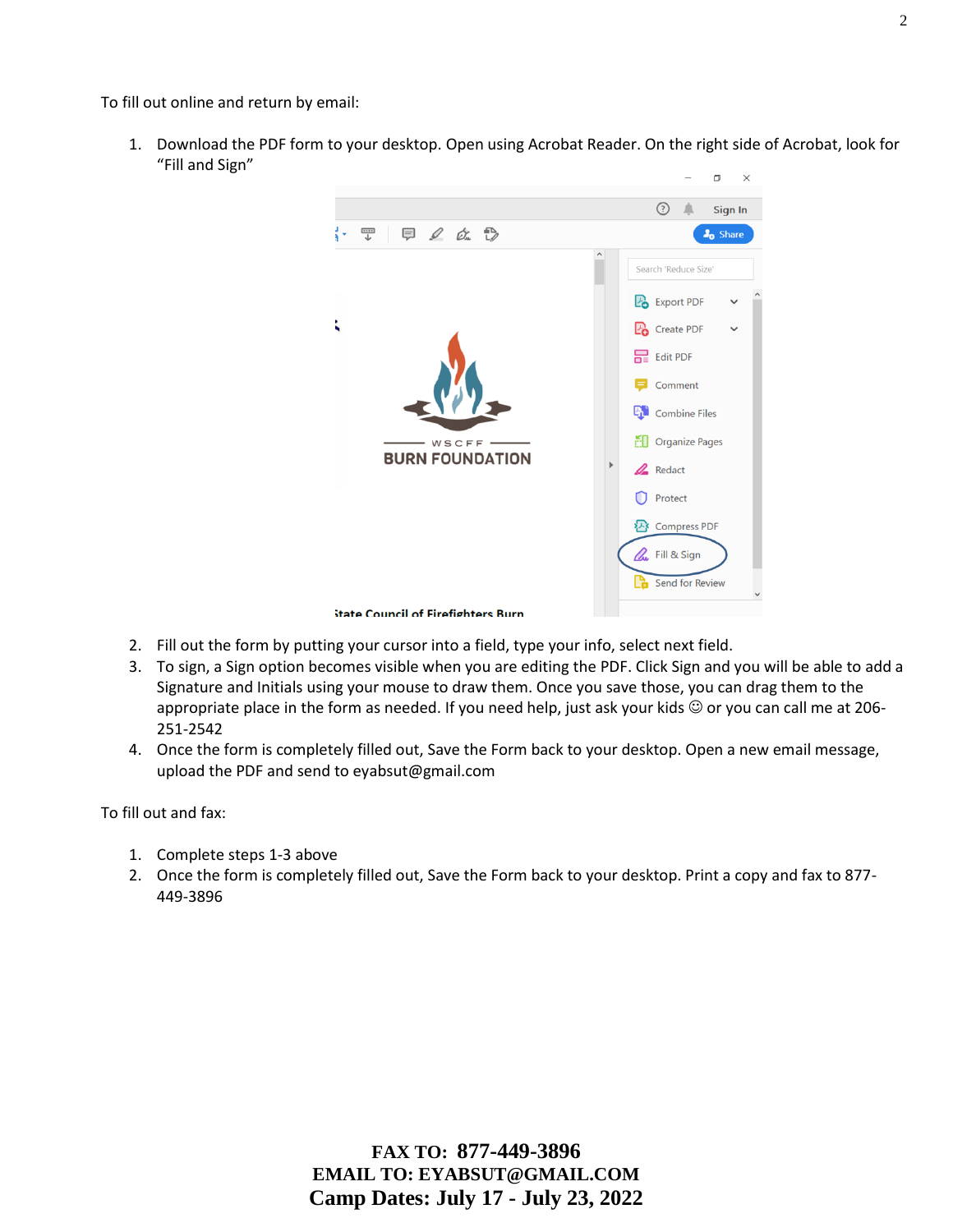# **2022 CAMP EYABSUT – CAMPER APPLICATION**

| PERSON CAMPER IS LIVING WITH: Notified the service of the service of the service of the RELATIONSHIP: Networking the service of the service of the service of the service of the service of the service of the service of the<br>ETHNICITY WITH WHICH YOUR CHILD MOST IDENTIFIES (PLEASE CHECK ONE): [ AFRICAN AMERICAN/BLACK [ ATINO/HISPANIC<br>□ ASIAN/ PACIFIC ISLANDER □ WHITE/ CAUCASIAN □ AMERICAN INDIAN/ALASKA NATIVE □ OTHER: ________________________ |                                                |  |
|------------------------------------------------------------------------------------------------------------------------------------------------------------------------------------------------------------------------------------------------------------------------------------------------------------------------------------------------------------------------------------------------------------------------------------------------------------------|------------------------------------------------|--|
| MOTHER'S NAME: _________________________________HOME PHONE: _____________________CELL PHONE: _________________                                                                                                                                                                                                                                                                                                                                                   |                                                |  |
| MOTHER'S PLACE OF EMPLOYMENT: __________________WORK PHONE: _____________________                                                                                                                                                                                                                                                                                                                                                                                |                                                |  |
|                                                                                                                                                                                                                                                                                                                                                                                                                                                                  |                                                |  |
|                                                                                                                                                                                                                                                                                                                                                                                                                                                                  |                                                |  |
| EMERGENCY PHONE NUMBERS (OTHER THAN HOME PHONE AND PARENT WORK NUMBERS):                                                                                                                                                                                                                                                                                                                                                                                         |                                                |  |
|                                                                                                                                                                                                                                                                                                                                                                                                                                                                  |                                                |  |
|                                                                                                                                                                                                                                                                                                                                                                                                                                                                  |                                                |  |
| CHILD'S T-SHIRT SIZE (ADULT SIZES): CHILD'S SHOE SIZE: CHILD'S CHILD'S WEIGHT:                                                                                                                                                                                                                                                                                                                                                                                   |                                                |  |
| HAS YOUR CHILD ATTENDED THE CAMP EYABSUT BEFORE?<br>UYES ON NO                                                                                                                                                                                                                                                                                                                                                                                                   |                                                |  |
| IS YOUR CHILD EXCITED TO COME TO CAMP? $\Box$ YES $\Box$ NO                                                                                                                                                                                                                                                                                                                                                                                                      |                                                |  |
| HAS YOUR CHILD ATTENDED OTHER SUMMER CAMPS? $\Box$ YES $\Box$ No                                                                                                                                                                                                                                                                                                                                                                                                 | PLEASE TELL US WHICH CAMP, DATES AND LOCATION: |  |
| WHAT ARE YOUR CHILD'S FAVORITE ACTIVITIES? THE SERVICE SERVICE SERVICE SERVICE SERVICE SERVICE SERVICE SERVICE                                                                                                                                                                                                                                                                                                                                                   |                                                |  |
|                                                                                                                                                                                                                                                                                                                                                                                                                                                                  |                                                |  |
|                                                                                                                                                                                                                                                                                                                                                                                                                                                                  |                                                |  |
| HAS YOUR CHILD BEEN HAVING ANY PROBLEMS IN SCHOOL? ANY ISSUES WITH BULLYING, DRUGS, ALCOHOL, SMOKING ETC? PLEASE EXPLAIN:                                                                                                                                                                                                                                                                                                                                        |                                                |  |
|                                                                                                                                                                                                                                                                                                                                                                                                                                                                  |                                                |  |
|                                                                                                                                                                                                                                                                                                                                                                                                                                                                  |                                                |  |

**FAX TO: 877-449-3896 EMAIL TO: EYABSUT@GMAIL.COM Camp Dates: July 17 - July 23, 2022**

\_\_\_\_\_\_\_\_\_\_\_\_\_\_\_\_\_\_\_\_\_\_\_\_\_\_\_\_\_\_\_\_\_\_\_\_\_\_\_\_\_\_\_\_\_\_\_\_\_\_\_\_\_\_\_\_\_\_\_\_\_\_\_\_\_\_\_\_\_\_\_\_\_\_\_\_\_\_\_\_\_\_\_\_\_\_\_\_\_\_\_\_\_\_\_\_\_\_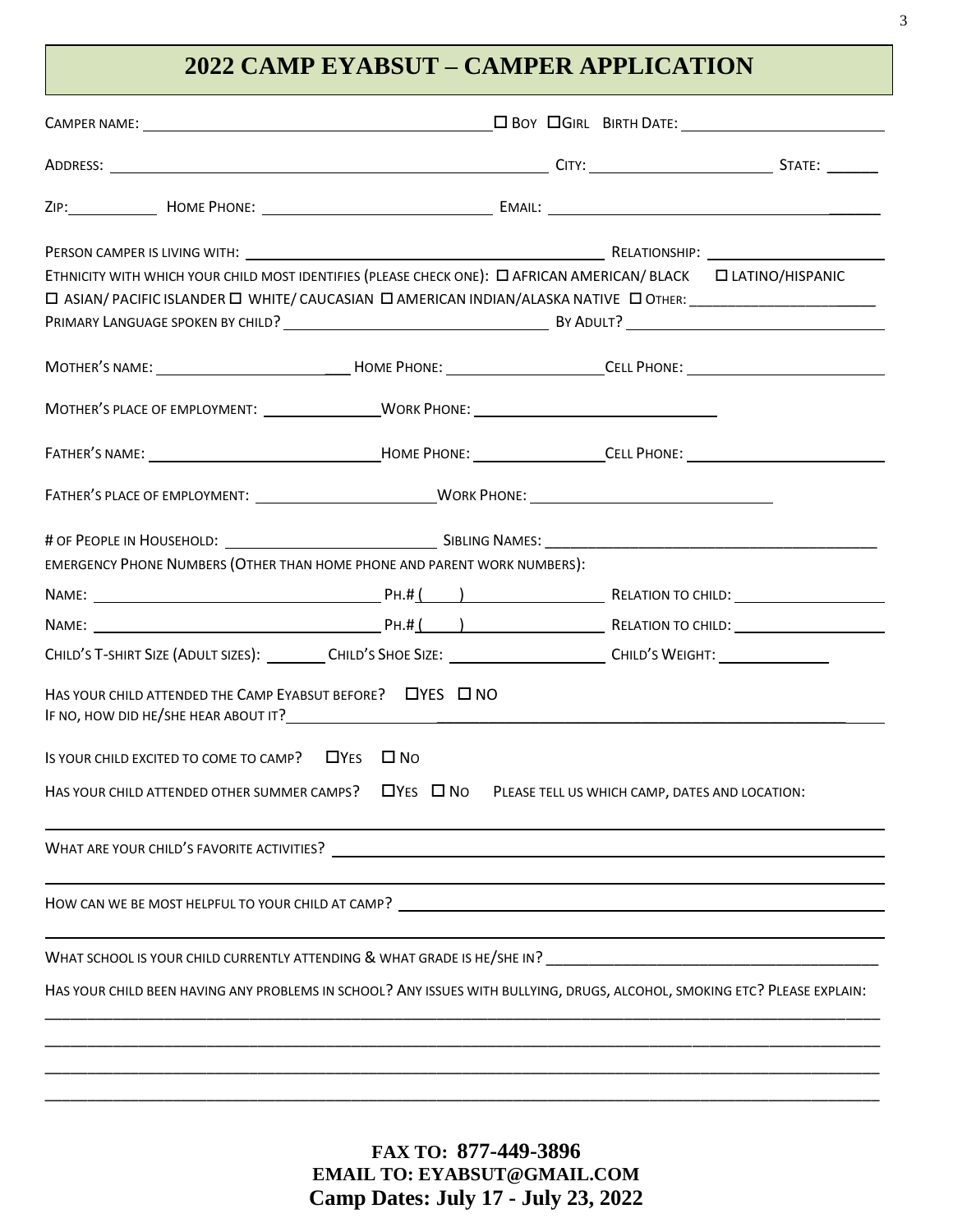### **CAMP EYABSUT 2022 - CAMPER MEDICAL HISTORY & TREATMENT**

| <b>INSURANCE INFORMATION</b>                                                                                                                                                                                                                                                                                                                  |                                                         |  |
|-----------------------------------------------------------------------------------------------------------------------------------------------------------------------------------------------------------------------------------------------------------------------------------------------------------------------------------------------|---------------------------------------------------------|--|
| IS THE CHILD COVERED BY FAMILY MEDICAL INSURANCE? $\Box$ YES $\Box$ NO                                                                                                                                                                                                                                                                        |                                                         |  |
|                                                                                                                                                                                                                                                                                                                                               |                                                         |  |
|                                                                                                                                                                                                                                                                                                                                               |                                                         |  |
|                                                                                                                                                                                                                                                                                                                                               |                                                         |  |
|                                                                                                                                                                                                                                                                                                                                               |                                                         |  |
|                                                                                                                                                                                                                                                                                                                                               |                                                         |  |
|                                                                                                                                                                                                                                                                                                                                               |                                                         |  |
| <b>O</b> SPLINTS<br>APPLY:<br>IS YOUR CHILD CURRENTLY RECEIVING PHYSICAL OR OCCUPATIONAL THERAPY? [VES   ONO<br>IF YES, WILL THIS CHILD REQUIRE PHYSICAL THERAPY WHILE AT CAMP? <b>IF YES, PULL THIS CHILD REQUIRE PHYSICAL THERAPY WHILE AT CAMP? IF YES, PULL THIS CHILD REQUIRE PHYSICAL THERAPY WHILE AT CAMP? IF YES, PUEASE DESCRIB</b> | $\Box$ PRESSURE GARMENTS $\Box$ OPEN WOUNDS $\Box$ NONE |  |
|                                                                                                                                                                                                                                                                                                                                               |                                                         |  |
| FOR GIRLS: HAS YOUR CHILD MENSTRUATED? $\Box$ Yes $\Box$ No<br><b>PLEASE LIST ALL KNOWN ALLERGIES:</b>                                                                                                                                                                                                                                        | DESCRIBE THE REACTION AND MANAGEMENT OF THE REACTION    |  |
| <b>MEDICATION ALLERGIES (LIST)</b>                                                                                                                                                                                                                                                                                                            |                                                         |  |
| FOOD ALLERGIES (LIST)                                                                                                                                                                                                                                                                                                                         |                                                         |  |
|                                                                                                                                                                                                                                                                                                                                               |                                                         |  |

OTHER ALLERGIES (LIST) - INCLUDE INSECT STINGS, HAY FEVER, ASTHMA, ANIMAL DANDER, ETC.\_\_\_\_\_\_\_\_\_\_\_\_\_\_\_\_\_\_\_\_\_\_\_\_\_\_\_

**FAX TO: 877-449-3896 EMAIL TO: EYABSUT@GMAIL.COM Camp Dates: July 17 - July 23, 2022** \_\_\_\_\_\_\_\_\_\_\_\_\_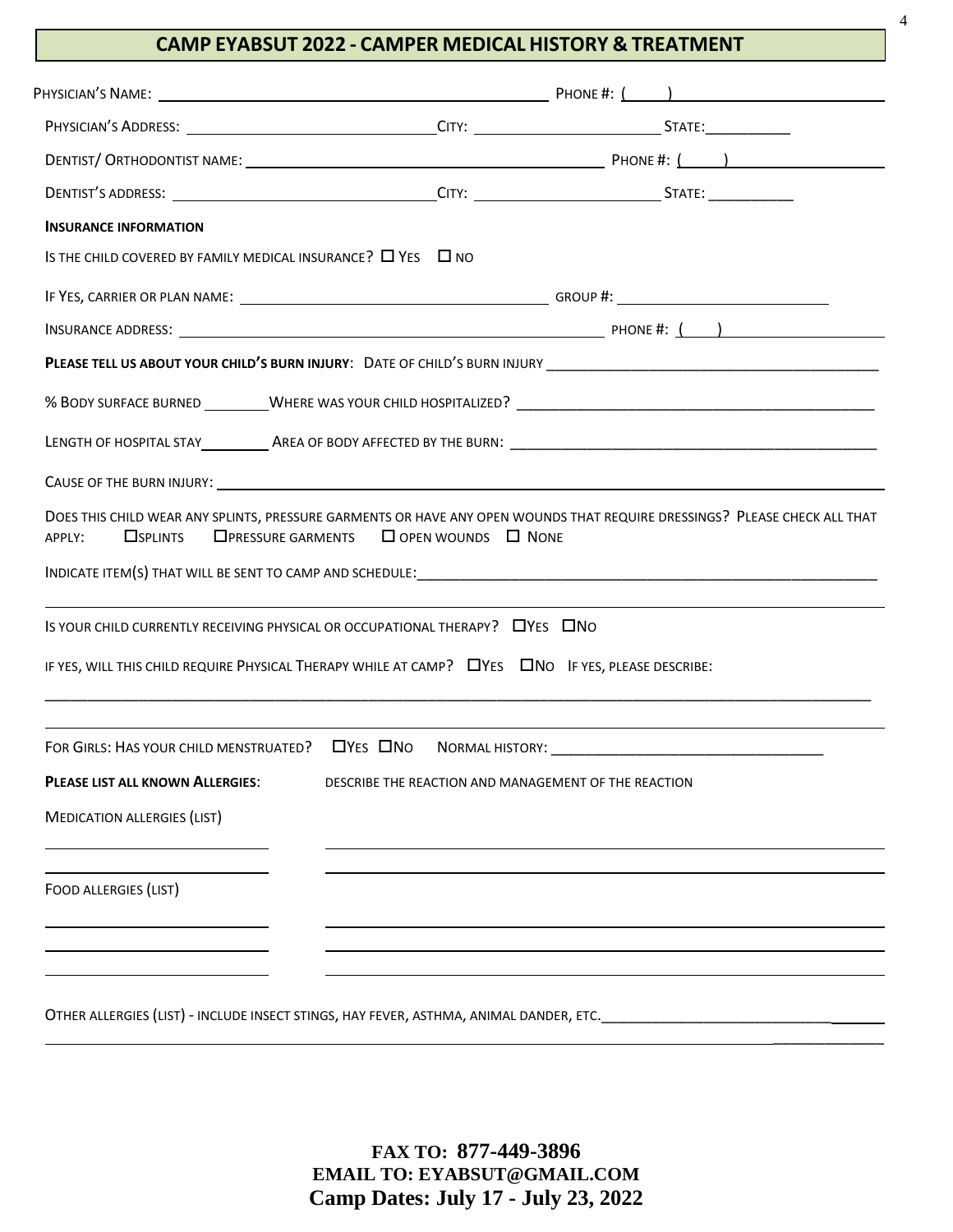### **CAMP EYABSUT 2022 - CAMPER MEDICAL HISTORY & TREATMENT CONTINUED**

LIST PRESCRIPTION DRUGS, THE NAME OF THE MEDICATION, THE DOSAGE, AND THE FREQUENCY OF ADMINISTRATION.

| MY CHILD TAKES NO MEDICATIONS ON A ROUTINE BASIS. |  |
|---------------------------------------------------|--|
|---------------------------------------------------|--|

| MY CHILD TAKES MEDICATIONS AS FOLLOWS:                                                                                                                                                                                                                                                                                                                                                                                                                                                                                                                         |
|----------------------------------------------------------------------------------------------------------------------------------------------------------------------------------------------------------------------------------------------------------------------------------------------------------------------------------------------------------------------------------------------------------------------------------------------------------------------------------------------------------------------------------------------------------------|
|                                                                                                                                                                                                                                                                                                                                                                                                                                                                                                                                                                |
|                                                                                                                                                                                                                                                                                                                                                                                                                                                                                                                                                                |
|                                                                                                                                                                                                                                                                                                                                                                                                                                                                                                                                                                |
| PLEASE ATTACH ADDITIONAL PAGES FOR MORE MEDICATIONS.<br>IDENTIFY ANY MEDICATIONS TAKEN DURING THE SCHOOL YEAR THAT PARTICIPANT DOES NOT TAKE DURING THE<br>SUMMER: the contract of the contract of the contract of the contract of the contract of the contract of the contract of the contract of the contract of the contract of the contract of the contract of the contract of the co                                                                                                                                                                      |
| <b>RESTRICTIONS - THE FOLLOWING RESTRICTIONS APPLY TO THIS CHILD:</b>                                                                                                                                                                                                                                                                                                                                                                                                                                                                                          |
| DIETARY ____DOES NOT EAT RED MEAT ______ DOES NOT EAT PORK ______ DOES NOT EAT EGGS _____ DOES NOT EAT POULTRY                                                                                                                                                                                                                                                                                                                                                                                                                                                 |
| EXPLAIN ANY RESTRICTIONS TO ACTIVITY (WHAT CANNOT BE DONE, WHAT ADAPTATIONS OR LIMITATIONS ARE NECESSARY):                                                                                                                                                                                                                                                                                                                                                                                                                                                     |
| HOW WOULD YOU DESCRIBE YOUR CHILD'S ADJUSTMENT TO HIS/HER BURN INJURY?                                                                                                                                                                                                                                                                                                                                                                                                                                                                                         |
| DOES YOUR CHILD HAVE A MARKED FEAR OF ANY OF THE FOLLOWING? (CHECK ALL THAT APPLY)<br>THE DARK ____ BEING ALONE ____ THUNDERSTORMS ____ OTHER ________________________<br>DOES YOUR CHILD REQUIRE ONE-ON-ONE SUPERVISION? ____ YES ____ NO<br>DOES YOUR CHILD HAVE DIFFICULTY FALLING ASLEEP? YES NO<br>DOES YOUR CHILD (CHECK ALL THAT APPLY): BEDWETTING ___ SNORE ___ SLEEPWALK<br>HAS YOUR CHILD EVER BEEN DIAGNOSED WITH ANY OF THE FOLLOWING (CHECK ALL THAT APPLY):<br>ADD/ADHD DEPRESSION ANXIETY OPPOSITIONAL DEFIANT DISORDER OTHER (PLEASE SPECIFY) |
| HAS YOUR CHILD RECEIVED TREATMENT (MEDICATION OR COUNSELING)? PLEASE EXPLAIN:                                                                                                                                                                                                                                                                                                                                                                                                                                                                                  |
| HAS YOUR CHILD EVER RECEIVED PROFESSIONAL COUNSELING? YES NO IF YES, DATES OF TREATMENT?<br>FOCUS OF TREATMENT: Network and the set of the set of the set of the set of the set of the set of the set of the set of the set of the set of the set of the set of the set of the set of the set of the set of the set of the                                                                                                                                                                                                                                     |
| IS YOUR CHILD CURRENTLY DEALING WITH ANY SPECIAL LIFE ISSUES? PLEASE CHECK ALL THAT APPLY:                                                                                                                                                                                                                                                                                                                                                                                                                                                                     |
| ____ PARENTAL DIVORCE ____ DEATH _____ PEER PRESSURE _____ SCHOOL PRESSURE _____LEARNING DISABILITY _____ALCOHOL USE                                                                                                                                                                                                                                                                                                                                                                                                                                           |
| DRUG USE TOBACCO USE ____ OTHER/PLEASE SPECIFY _________________________________                                                                                                                                                                                                                                                                                                                                                                                                                                                                               |
|                                                                                                                                                                                                                                                                                                                                                                                                                                                                                                                                                                |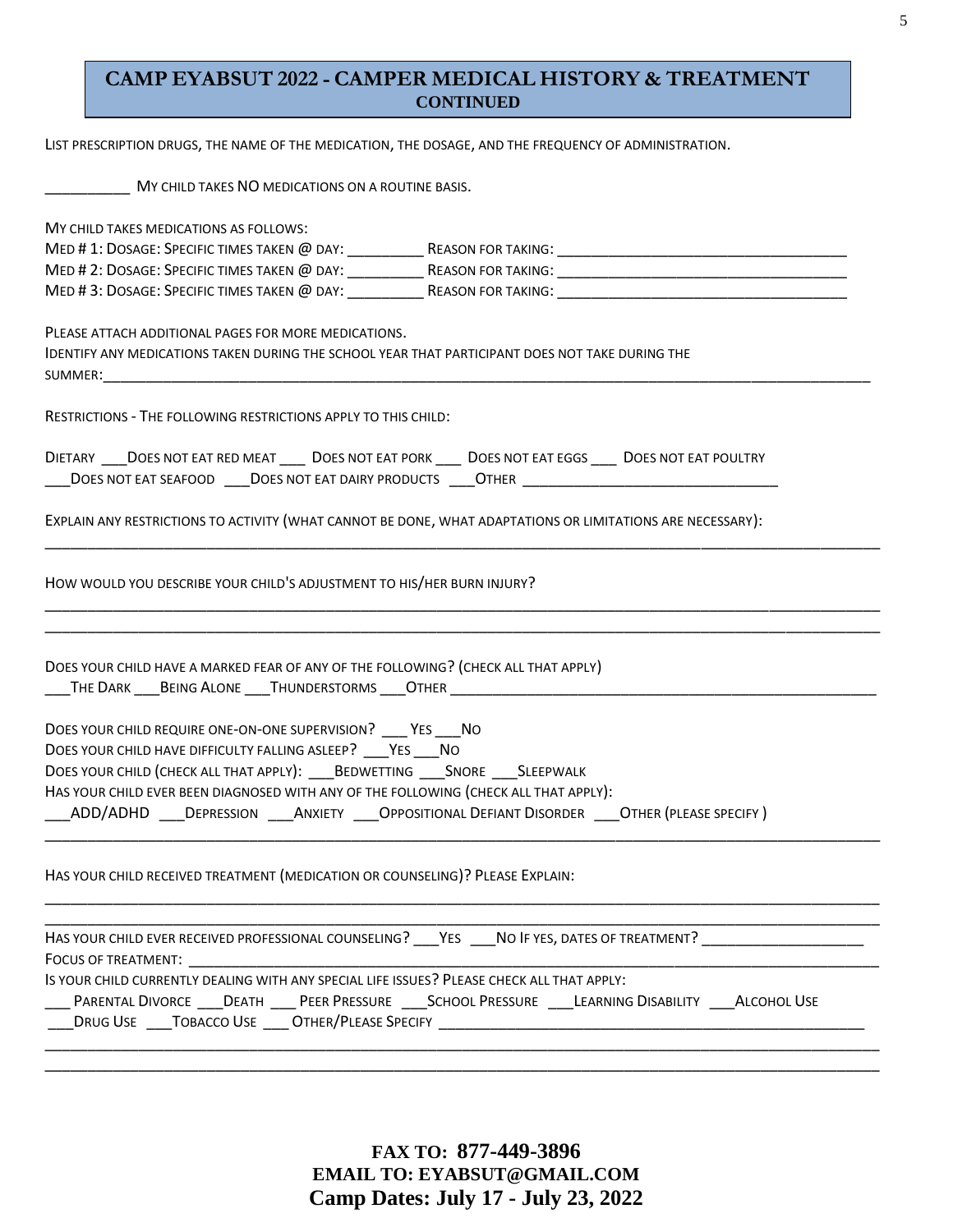## **2022 CAMP EYABSUT – PARENT CONSENT FORM**

PLEASE READ THROUGH THE FOLLOWING STATEMENTS AND INITIAL ON THE LINE NEXT TO EACH STATEMENT. IN ORDER FOR YOUR CHILD'S APPLICATION TO BE ACCEPTED, PAGE MUST BE FILLED OUT FULLY AND SIGNED BY THE CAMPER'S PARENT/GUARDIAN.

| <b>GUARDIAN/PARENT</b>   | EACH ITEM MUST BE INITIALED TO SIGNIFY UNDERSTANDING / APPROVAL.                                            |
|--------------------------|-------------------------------------------------------------------------------------------------------------|
| <b>INITIALS REQUIRED</b> |                                                                                                             |
|                          | TO ATTEND CAMP EYABSUT.<br>I GIVE MY APPROVAL AND CONSENT FOR                                               |
|                          | CAMPER'S NAME                                                                                               |
|                          | MY CHILD UNDERSTANDS AND AGREES TO ABIDE BY ANY RESTRICTIONS PLACED ON HIS/HER PARTICIPATION IN CAMP        |
|                          | ACTIVITIES. MY CHILD UNDERSTANDS AND AGREES TO OBEY AND ABIDE BY ALL CAMP RULES AND GUIDELINES.             |
|                          | I UNDERSTAND THAT INFORMATION IN THIS APPLICATION WILL BE SHARED WITH CAMP STAFF.                           |
|                          | I UNDERSTAND IF MY CHILD LOSES AN ITEM AT CAMP THAT THE STAFF WILL DO EVERYTHING POSSIBLE TO LOCATE THAT    |
|                          | ITEM BEFORE CAMP ENDS BUT IS NOT REQUIRED TO REPLACE OR COMPENSATE FOR ANY ITEM THAT IS NOT LOCATED.        |
|                          |                                                                                                             |
|                          | <b>LAGREE TO THE RELEASE OF ANY RECORDS NECESSARY FOR INSURANCE PURPOSES.</b>                               |
|                          | I GIVE PERMISSION TO THE CAMP TO ARRANGE NECESSARY RELATED TRANSPORTATION FOR MY CHILD. I GIVE              |
|                          | PERMISSION FOR MY CHILD TO ATTEND ALL SCHEDULED OFFSITE ACTIVITIES IN THEIR AGE GROUP.                      |
|                          | I UNDERSTAND AND AGREE TO PICK UP MY CHILD FROM CAMP IF THEY ARE ASKED TO LEAVE FOR ANY REASON. IF I AM     |
|                          | NOT AVAILABLE, I WILL HAVE A SURROGATE PLANNED TO PICK THEM UP. PICK UP MUST HAPPEN WITHIN 6 HOURS OF       |
|                          | REQUEST BY THE CAMP DIRECTOR OR MEDICAL STAFF.                                                              |
|                          | I UNDERSTAND MY CHILD'S COMPLETE APPLICATION MAY BE PHOTOCOPIED FOR THE MEDICAL STAFF AND TRIPS OFF         |
|                          | CAMP GROUNDS.                                                                                               |
|                          | I HEREBY GIVE PERMISSION TO THE CAMP MEDICAL STAFF TO PROVIDE ROUTINE HEALTH CARE, ADMINISTER PRESCRIBED    |
|                          | MEDICATIONS AND SEEK EMERGENCY MEDICAL TREATMENT INCLUDING ORDERING X-RAYS OR ROUTINE TESTS.                |
|                          | IN THE EVENT I CANNOT BE REACHED IN AN EMERGENCY, I HEREBY GIVE PERMISSION TO THE PHYSICIAN SELECTED BY THE |
|                          | CAMP DIRECTOR TO SECURE AND ADMINISTER TREATMENT, INCLUDING HOSPITALIZATION FOR MY CHILD.                   |
|                          | I AGREE TO PROVIDE THE CAMP NURSE WITH A REPORT OF PHYSICAL EXAMINATION, SIGNED BY A LICENSED PHYSICIAN,    |
|                          | DUE BY THE FIRST DAY OF CAMP.                                                                               |
|                          | IN CONSIDERATION FOR THE ACCEPTANCE OF MY CHILD, I HEREBY RELEASE AND WAIVE ANY CLAIM, CAUSE OR ACTION      |
|                          | WHICH MAY ACCRUE AGAINST CAMP WASKOWITZ AND/OR CAMP EYABSUT, ANY EMPLOYEE THEREOF OR ANY OTHER              |
|                          | PERSONS ACTING WITH THEIR PERMISSION, ARISING OUT OF INJURY DURING HIS/HER STAY AT CAMP, IN TRANSIT TO AND  |
|                          | FROM CAMP, OR DURING ANY ACTIVITY APPROVED BY ANY OF SAID PERSONS.                                          |
|                          | I DO _________ DO NOT ___________GIVE PERMISSION TO THE WSCFFBF AND CAMP EYABSUT TO USE ANY PICTURES,       |
|                          | SILHOUETTE, VIDEO, FILM, OR OTHER REPRODUCTION OF PHYSICAL LIKENESS IN WHICH MY CHILD MAY APPEAR FOR THE    |
|                          | PURPOSES OF CAMP FUNDRAISING, CAMP MARKETING AND CAMP ADVOCACY/EDUCATION.                                   |
|                          | THE INFORMATION IN THIS APPLICATION IS CORRECT SO FAR AS I KNOW, AND THE CHILD HEREIN DESCRIBED HAS         |
|                          | PERMISSION TO ENGAGE IN ALL SCHEDULED CAMP ACTIVITY EXCEPT AS NOTED.                                        |
|                          | IF REQUIRED, I AGREE TO ALLOW THE CAMP EYABSUT MEDICAL TEAM OR ASSISTING FIRE DEPARTMENT TO TEST MY         |
|                          | CHILD FOR COVID-19 USING A "RAPID ANTIGEN TEST" UPON ARRIVAL AT CAMP. THIS MAY BE REQUIRED FOR ENTRY        |
|                          | TO CAMP BY WASHINGTON STATE AND THE CAMP WASKOWITZ FACILITY.                                                |

I AGREE TO THE ABOVE STATEMENTS AND UNDERSTAND THE CAMPER WILL BE REFUSED ACCEPTANCE TO THE CAMP WITHOUT MY CONSENT.

| Χ |                                      |             |  |
|---|--------------------------------------|-------------|--|
|   | PARENT/GUARDIAN'S SIGNATURE REQUIRED | <b>DATE</b> |  |
| X |                                      |             |  |
|   | <b>WITNESS</b>                       | <b>DATE</b> |  |
|   |                                      |             |  |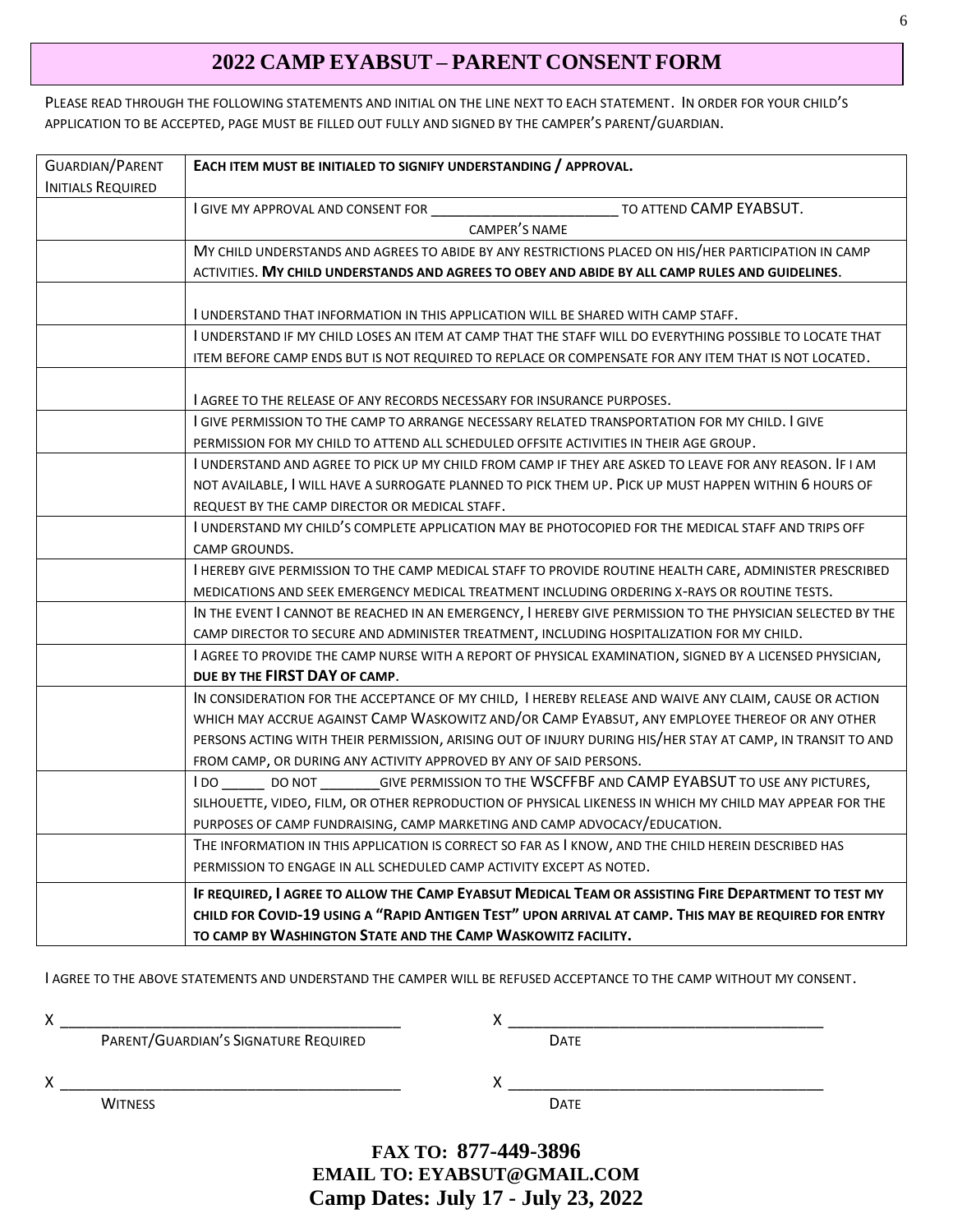## **Application Deadline: MONDAY, JUNE 13, 2022**

### **CAMP EYABSUT 2022 - TRAVEL ARRANGMENT FORM**

PLEASE COMPLETE THIS FORM SO FINAL TRAVEL ARRANGEMENTS CAN BE MADE FOR ALL CAMPERS. THERE ARE DIFFERENT LOCATIONS FOR BUS PICK-UP AND DROP OFF. PLEASE CHECK THE LOCATION WHERE YOU WILL BE DROPPING OFF AND PICKING UP YOUR CHILD. A CONFIRMATION OF YOUR DROP OFF AND PICK UP TIMES WILL BE SENT TO YOU.

#### **TRANSPORTATION TO CAMP ON SUNDAY, JULY 18, 2022:**

|  | $\Box$ CAMPER WILL REQUIRE AIR TRANSPORTATION TO CAMP. |
|--|--------------------------------------------------------|
|--|--------------------------------------------------------|

| AIRPORT NAME:<br>$- - - -$<br>CITY'<br>$\mathcal{L}$ |  |
|------------------------------------------------------|--|
|------------------------------------------------------|--|

 CAMPER WILL BE DROPPED OFF AT CAMP WASKOWITZ, NORTH BEND, WA. **REMINDER: CAMPERS SHOULD BE DROPPED-OFF AFTER 1 P.M. SUNDAY, JULY 17, 2022.**

#### **TRANSPORTATION FROM CAMP ON SATURDAY, JULY 23, 2022:**

 $\Box$  I WILL PICK MY CHILD UP AT THE AIRPORT:

AIRPORT NAME: CITY: STATE:

 I WILL PICK MY CHILD UP AT CAMP WASKOWITZ, NORTH BEND, WA. **REMINDER: CAMPERS MUST BE PICKED-UP BEFORE 11 A.M., SATURDAY, JULY 23, 2022.**

**NOTE: WE WILL DO OUR BEST TO SCHEDULE BUSES FROM PORTLAND AND FEDERAL WAY IF AT ALL POSSIBLE. IN THE EVENT WE CAN, I WILL BE CONTACTING YOU DIRECTLY WITH THAT INFORMATION. PLEASE UNDERSTAND THAT IT MAY BE JULY 1 OR SO BEFORE I KNOW IF THIS IS POSSIBLE. UNTIL WE KNOW FOR SURE ABOUT BUSES, PLEASE MAKE PLANS TO DRIVE YOUR CHILD TO CAMP OR MAKE CARPOOL ARRANGEMENTS WITH OTHER CAMPERS IN YOUR AREA. I CAN ASSIST WITH THIS IF NEEDED.**

**DUE TO A LIMITED BUDGET FOR AIR TRAVEL, CAMPERS REQUIRING AIR TRANSPORTATION MUST COMPLETE THIS FORM AND RETURN IT BY FRIDAY 27, 2022 TO BE ELIGIBLE FOR AIR TRAVEL. WE CANNOT GUARANTEE AIR TRAVEL FOR CAMPERS RETURNING THIS FORM AFTER THAT DEADLINE.**

# **AIR Travel Arrangement Deadline: Friday, May 27, 2022**

# **Application Deadline: MONDAY, JUNE 6, 2022**

**If your camper is new to Eyabsut, please attach a picture of your child to this application.**